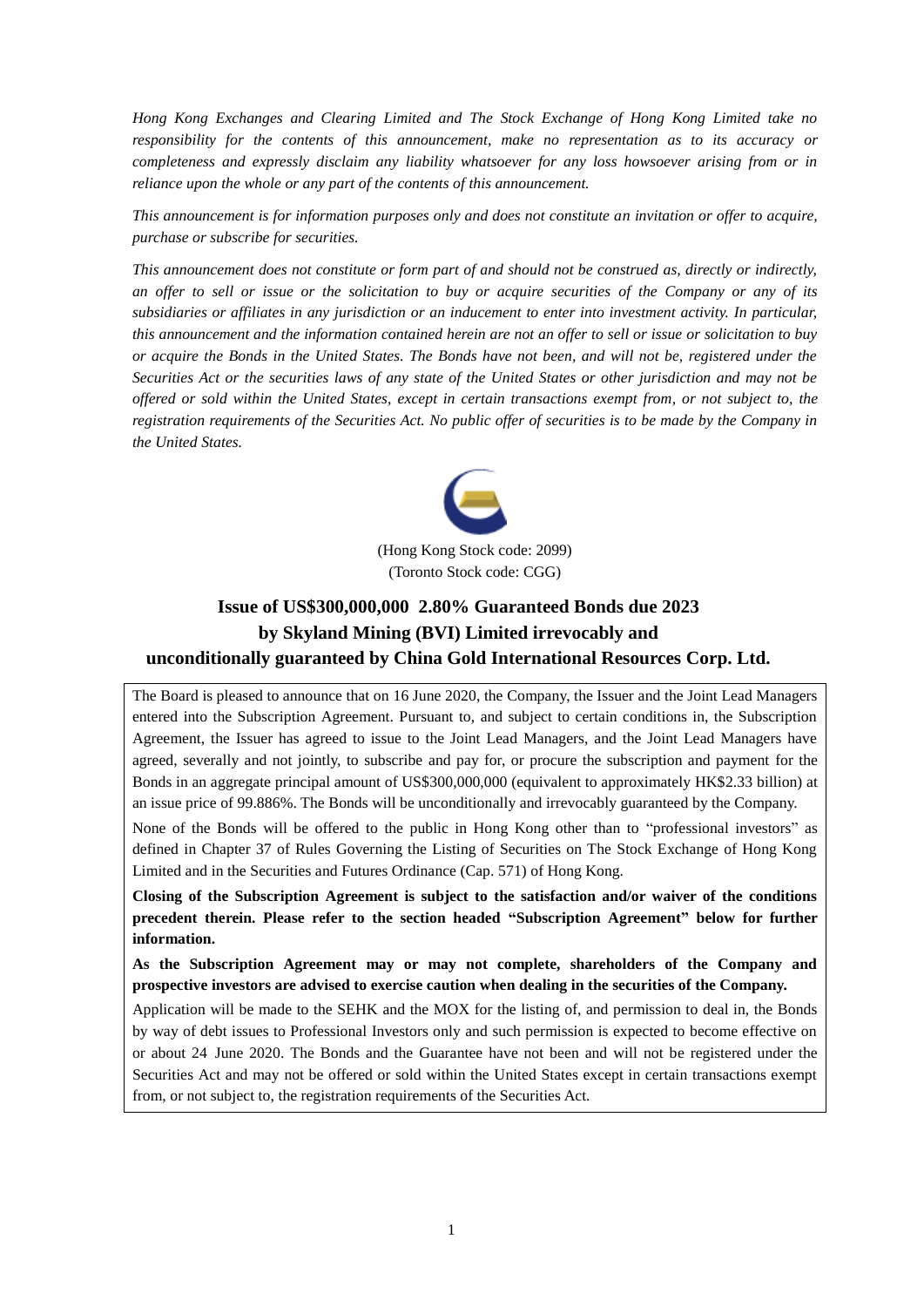#### **INTRODUCTION**

The Board is pleased to announce that on 16 June 2020, the Company, the Issuer and the Joint Lead Managers entered into the Subscription Agreement. Pursuant to, and subject to certain conditions in, the Subscription Agreement, the Issuer has agreed to issue to the Joint Lead Managers, and the Joint Lead Managers have agreed, severally and not jointly, to subscribe for the Bonds in an aggregate principal amount of US\$300,000,000 (equivalent to approximately HK\$2.33 billion) at an issue price of 99.886%. The Bonds will be unconditionally and irrevocably guaranteed by the Company.

The Bonds are expected to be assigned a rating of "BBB-" by S&P. A rating does not constitute a recommendation to buy, sell or hold the Bonds and may be subject to suspension, reduction or withdrawal at any time by S&P.

Bank of China (Hong Kong) Limitedand China International Capital Corporation Hong Kong Securities Limitedare the joint global coordinators, and Bank of China (Hong Kong) Limited, China International Capital Corporation Hong Kong Securities Limited, China Construction Bank (Asia) Corporation Limited, Citigroup Global Markets Limited, Guotai Junan Securities (Hong Kong) Limited, Shanghai Pudong Development Bank Co., Ltd., Hong Kong Branch, Silk Road International Capital Limited and Standard Chartered Bank are the joint bookrunners and joint lead managers in respect of the offer and sale of the Bonds.

The Offering Circular to be distributed to prospective investors of the Bonds will contain certain financial and other information relating to the Company.

| Parties:      | Issuer:              | Skyland Mining (BVI) Limited                                                                                                                                                                                                                                                                                                                                                                                                                                                                                                                                                       |
|---------------|----------------------|------------------------------------------------------------------------------------------------------------------------------------------------------------------------------------------------------------------------------------------------------------------------------------------------------------------------------------------------------------------------------------------------------------------------------------------------------------------------------------------------------------------------------------------------------------------------------------|
|               | Company:             | China Gold International Resources Corp. Ltd.                                                                                                                                                                                                                                                                                                                                                                                                                                                                                                                                      |
|               | Joint Lead Managers: | Bank of China (Hong Kong) Limited, China International<br>Capital Corporation Hong Kong Securities Limited, China<br>Construction Bank (Asia) Corporation Limited, Citigroup Global<br>Markets Limited, Guotai Junan Securities (Hong Kong)<br>Limited, Shanghai Pudong Development Bank Co., Ltd., Hong<br>Kong Branch, Silk Road International Capital Limited and<br><b>Standard Chartered Bank.</b>                                                                                                                                                                            |
| Subscription: |                      | The Joint Lead Managers have conditionally agreed, severally<br>and not jointly, to subscribe for the Bonds in an aggregate<br>of US\$300,000,000<br>principal<br>amount<br>(equivalent<br>to<br>approximately HK\$2.33 billion).                                                                                                                                                                                                                                                                                                                                                  |
|               |                      | The Bonds and the Guarantee have not been and will not be<br>registered under the Securities Act and may not be offered or<br>sold within the United States except in certain transactions<br>exempt from, or not subject to, the registration requirements of<br>the Securities Act. The Bonds are being offered and sold<br>outside the United States in compliance with Regulation S<br>under the Securities Act. None of the Bonds will be offered to<br>the public in Hong Kong other than to "professional<br>investors" as defined in Chapter 37 of the Rules Governing the |

#### **SUBSCRIPTION AGREEMENT**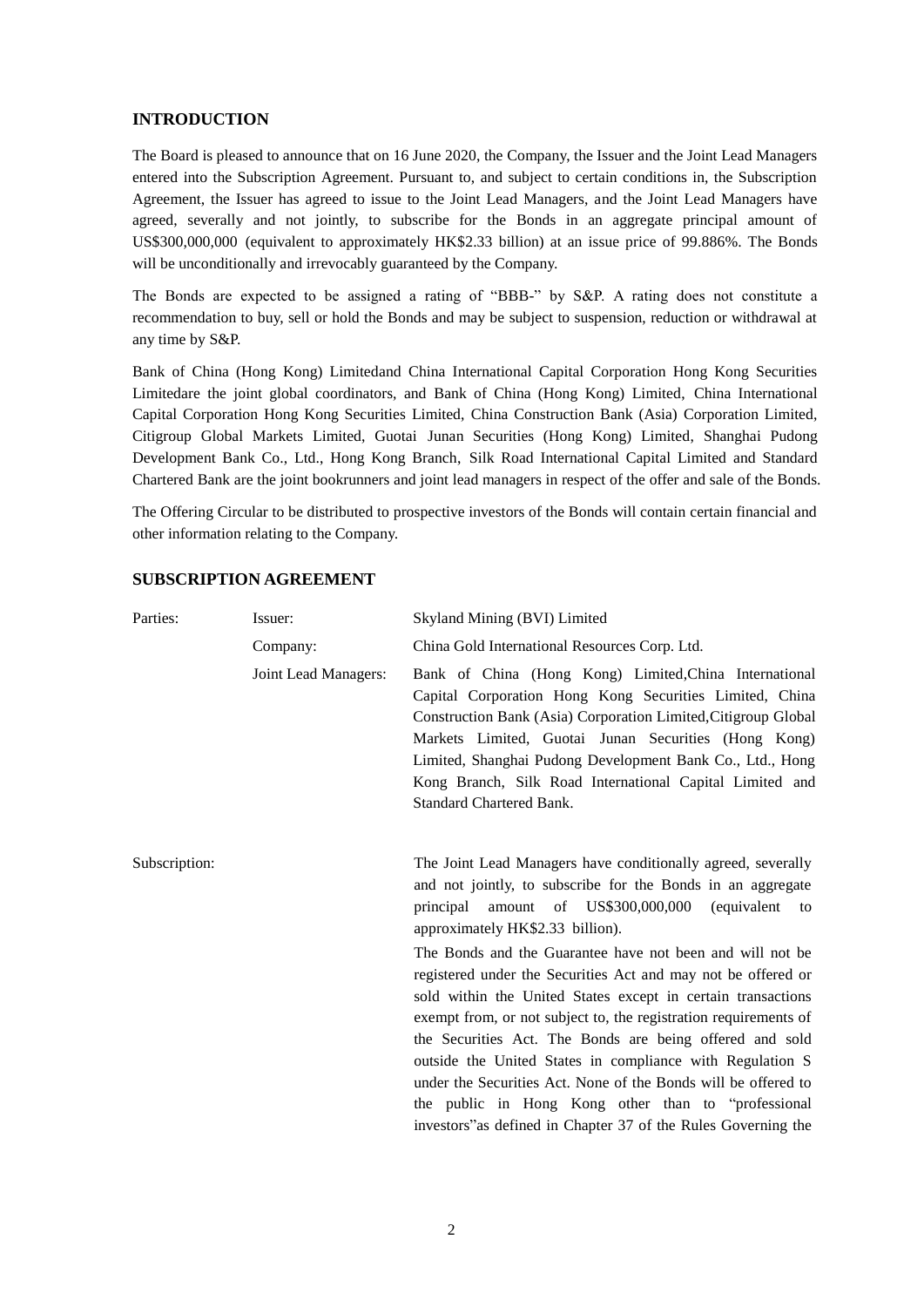|                       | Listing of Securities on The Stock Exchange of Hong Kong<br>Limited and in the Securities and Futures Ordinance (Cap. 571)<br>of Hong Kong.                                                                                                                                                                                                                                                                                                                                                                                                        |
|-----------------------|----------------------------------------------------------------------------------------------------------------------------------------------------------------------------------------------------------------------------------------------------------------------------------------------------------------------------------------------------------------------------------------------------------------------------------------------------------------------------------------------------------------------------------------------------|
| Conditions precedent: | The obligations of the Joint Lead Managers under the<br>Subscription Agreement are conditional upon, among other<br>things, the execution and delivery on or before the Closing Date<br>of certain transaction documents by the respective parties and<br>the Company procuring certain legal opinions, auditors'<br>comfort letters, compliance certificates and other relevant<br>documents to be delivered to the Joint Lead Managers.<br>All the conditions may be waived in whole or in part at the<br>discretion of the Joint Lead Managers. |
| Closing:              | Subject to all the conditions of the Subscription Agreement<br>being fulfilled or waived by the Joint Lead Managers and the<br>Subscription Agreement not being terminated, including<br>pursuant to force majeure, closing of the issue of the Bonds is<br>expected to take place on the Closing Date.                                                                                                                                                                                                                                            |
| Stablisation:         | Stabilisation, if any, will be undertaken in accordance with<br>applicable laws and rules.                                                                                                                                                                                                                                                                                                                                                                                                                                                         |

As the Subscription Agreement may or may not complete, shareholders of the Company andprospective investors are advised to exercise caution when dealing in the securities of theCompany.

# **PRINCIPAL TERMS OF THE BONDS**

The principal terms of the Bonds are summarised as follows:

| Issuer:               | Skyland Mining (BVI) Limited                                                                                                                                                            |
|-----------------------|-----------------------------------------------------------------------------------------------------------------------------------------------------------------------------------------|
| Company:              | China Gold International Resources Corp. Ltd.                                                                                                                                           |
| Bonds Offered:        | US\$300,000,000 2.80% Guaranteed Bonds due 2023 to be<br>issued by the Issuer and irrevocably and unconditionally<br>guaranteed by the Company.                                         |
| Guarantee:            | Payment of all sums from time to time payable in respect of the<br>Bonds is irrevocably and unconditionally guaranteed by the<br>Company.                                               |
| <b>Issue Price:</b>   | 99.886%.                                                                                                                                                                                |
| <b>Maturity Date:</b> | 23 June 2023.                                                                                                                                                                           |
| Interest:             | The Bonds will bear interest from and including the Issue Date<br>at the rate of 2.80% per annum, payable semi-annually in arrear<br>on 23 June and 23 December in each year.           |
| <b>Issue Date:</b>    | 23 June 2020                                                                                                                                                                            |
| Ranking:              | The Guarantee will constitute a direct, unsecured and<br>unsubordinated obligation of the Company which will at all<br>times rank at least pari passu with all other present and future |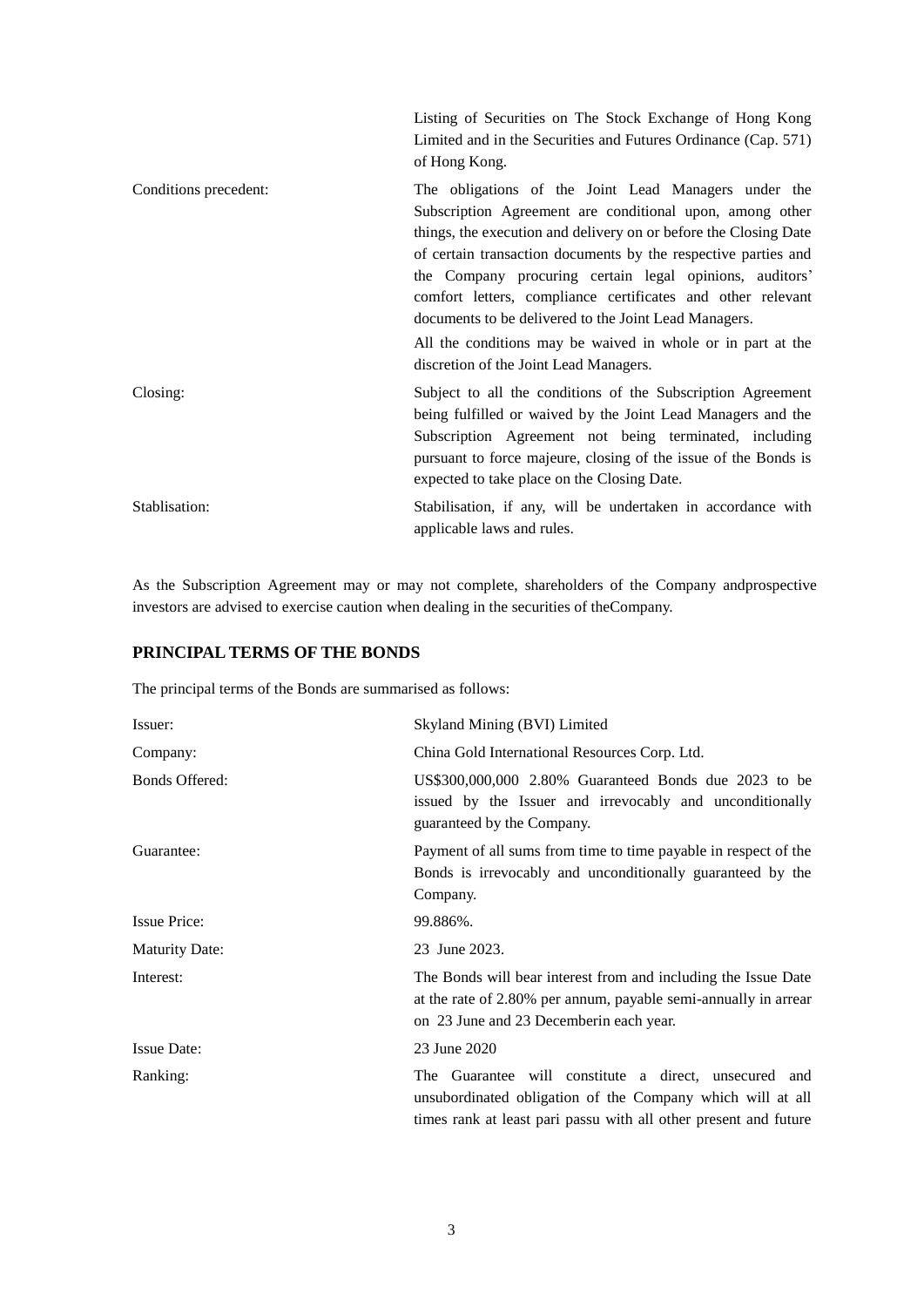|                           | unsecured and unsubordinated obligations of the Company,<br>save for such exceptions as may be provided by applicable laws<br>and the negative pledge set out in the Terms and Conditions.                                                                                                                                                                                                                                                                    |
|---------------------------|---------------------------------------------------------------------------------------------------------------------------------------------------------------------------------------------------------------------------------------------------------------------------------------------------------------------------------------------------------------------------------------------------------------------------------------------------------------|
| <b>Events of Default:</b> | The Bonds contain certain events of default, including a cross<br>default provision in respect of the Issuer, the Company and<br>their respective Principal Subsidiaries (as defined in the Terms<br>and Conditions).                                                                                                                                                                                                                                         |
| Covenants:                | The Issuer and the Company have agreed to certain covenants,<br>including a negative pledge against the creation or having<br>outstanding, any mortgage, charge, lien, pledge or other<br>security interest upon the whole or any part of its present or<br>future undertaking, assets or revenues by the Company and its<br>Subsidiaries (as defined in the Terms and Conditions) (subject<br>to certain exceptions as set out in the Terms and Conditions). |
| Tax Redemption:           | The Bonds may be redeemed at the option of the Issuer in<br>whole, but not in part, at their principal amount, and accrued<br>and unpaid interest, at any time in the event of certain changes<br>affecting taxes of the British Virgin Islands, Canada or the<br>PRC.                                                                                                                                                                                        |
| Change of Control:        | The Bonds may be redeemed within 30 days following the<br>occurrence of a Change of Control (as defined in the Terms and<br>Conditions), at the option of the bondholders, at 101% of the<br>principal amount thereof, plus accrued and unpaid interest.                                                                                                                                                                                                      |
| Governing Law:            | English Law.                                                                                                                                                                                                                                                                                                                                                                                                                                                  |
| Listing:                  | Application will be made to the SEHK and the MOX for the<br>listing of, and permission to deal in, the Bonds by way of debt<br>issues to professional investors only and such permission is<br>expected to become effective on or about 24 June 2020.                                                                                                                                                                                                         |

# **REASON FOR THIS TRANSACTION**

The net proceeds of the offering of the Bonds, after deducting underwriting commissions and other expenses payable by the Issuer and the Company, are estimated to be approximately US\$298.7 million (equivalent to approximately HK\$2.31 billion). The net proceeds will be used for repaying existing indebtedness and general corporatepurposes in accordance with PRC Law and the registrationcertificate from the NDRC.

### **DEFINITIONS**

In this announcement, unless the context otherwise requires, the following capitalized terms shall have the following meanings:

| "Board" | The board of Directors.                                  |
|---------|----------------------------------------------------------|
| "Bonds" | US\$300,000,000 2.80% Guaranteed Bonds due 2023 to be    |
|         | issued by the Issuer and irrevocably and unconditionally |
|         | guaranteed by the Company.                               |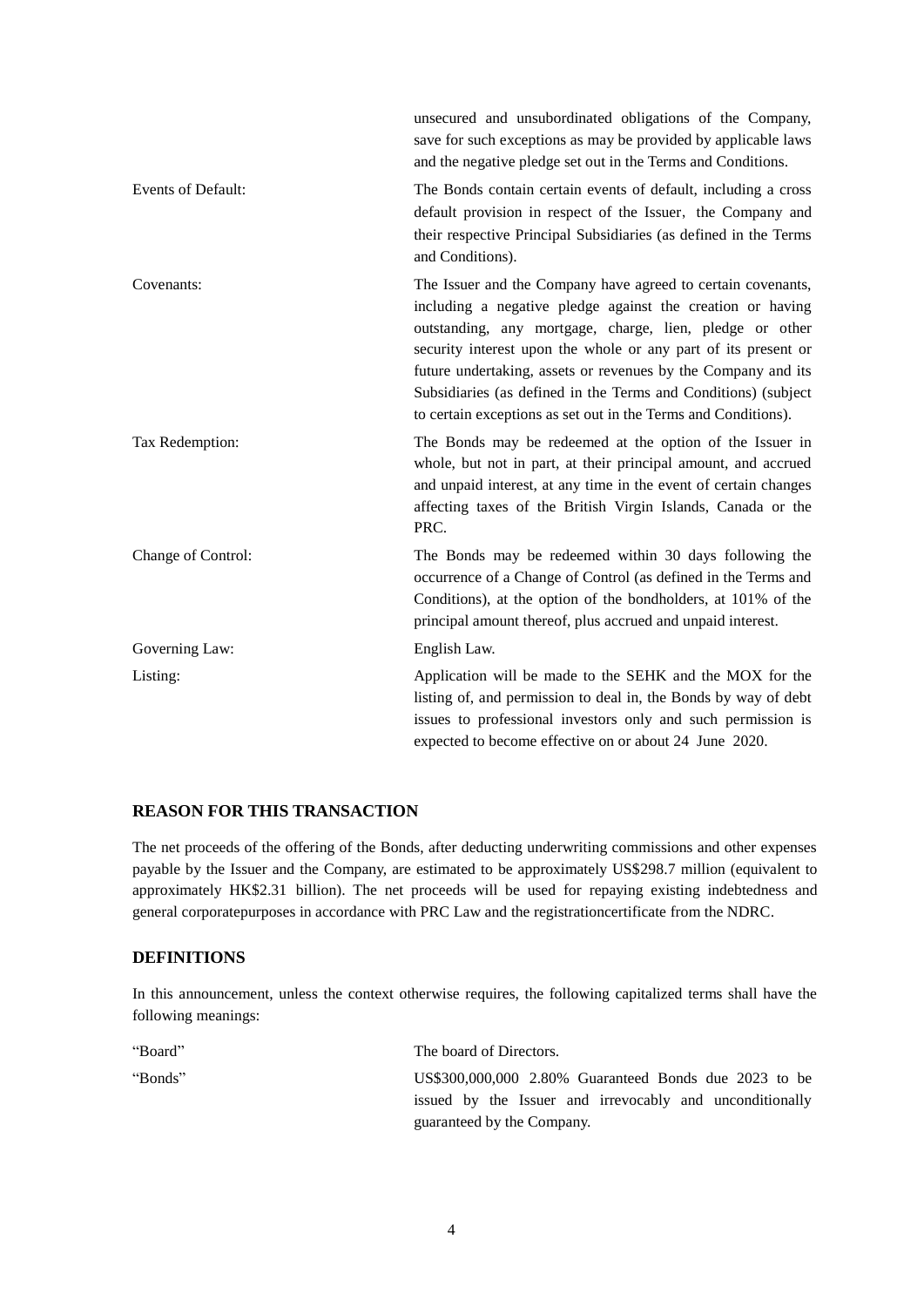| "Closing Date"           | 23 June 2020 or such later date, not being later than 10 days<br>after 23 June 2020, as the Issuer and the Joint Lead Managers<br>may agree.                                                                                                                                                                                                                                                     |
|--------------------------|--------------------------------------------------------------------------------------------------------------------------------------------------------------------------------------------------------------------------------------------------------------------------------------------------------------------------------------------------------------------------------------------------|
| "Company"                | China Gold International Resources Corp. Ltd., a limited<br>liability company incorporated under the laws of British<br>Columbia, Canada with its shares listed on both the Hong Kong<br>Stock Exchange and the Toronto Stock Exchange                                                                                                                                                           |
| " $Directory$ "          | The director(s) of the Company.                                                                                                                                                                                                                                                                                                                                                                  |
| "HK\$"                   | Hong Kong dollar, the lawful currency of Hong Kong.                                                                                                                                                                                                                                                                                                                                              |
| "Hong Kong"              | The Hong Kong Special Administrative Region of the People's<br>Republic of China.                                                                                                                                                                                                                                                                                                                |
| "Issuer"                 | Skyland Mining (BVI) Limited, a British Virgin Islands<br>business company incorporated with limited liability in the<br>British Virgin Islands under the Business Companies Act (as<br>amended), and a wholly-owned subsidiary of the Company                                                                                                                                                   |
| "Joint Lead Managers"    | Bank of China (Hong Kong) Limited, China International<br>Capital Corporation Hong Kong Securities Limited, China<br>Construction Bank (Asia) Corporation Limited, Citigroup<br>Global Markets Limited, Guotai Junan Securities (Hong Kong)<br>Limited, Shanghai Pudong Development Bank Co., Ltd., Hong<br>Kong Branch, Silk Road International Capital Limited and<br>Standard Chartered Bank. |
| " $MOX$ "                | Chong Wa (Macao) Financial Asset Exchange CO., Limited                                                                                                                                                                                                                                                                                                                                           |
| "NDRC"                   | the National Development and Reform Commission of the<br>PRC.                                                                                                                                                                                                                                                                                                                                    |
| "Offering Circular"      | The offering circular dated 16 June 2020 issued by the Issuer in<br>connection with the issue of the Bonds.                                                                                                                                                                                                                                                                                      |
| "PRC"                    | the People's Republic of China excluding, for the purpose of<br>announcement, Hong Kong, the Macau<br>this<br>Special<br>Administrative Region and Taiwan area.                                                                                                                                                                                                                                  |
| "Securities Act"         | United States Securities Act of 1933, as amended.                                                                                                                                                                                                                                                                                                                                                |
| "SEHK"                   | The Stock Exchange of Hong Kong Limited                                                                                                                                                                                                                                                                                                                                                          |
| " $S\&P"$                | S&P Global Ratings.                                                                                                                                                                                                                                                                                                                                                                              |
| "Subscription Agreement" | The subscription agreement dated 16 June 2020 between the<br>Company, the Issuer and the Joint Lead Managers relating to<br>the subscription and offering of the Bonds.                                                                                                                                                                                                                          |
| "Terms and Conditions"   | The terms and conditions of the Bonds.                                                                                                                                                                                                                                                                                                                                                           |
| "US\$"                   | United States dollars, the lawful currency of the United States.                                                                                                                                                                                                                                                                                                                                 |

By Order of the Board **China Gold International Resources Corp. Ltd. Mr. Liangyou Jiang** *Chairman and Chief Executive Officer*